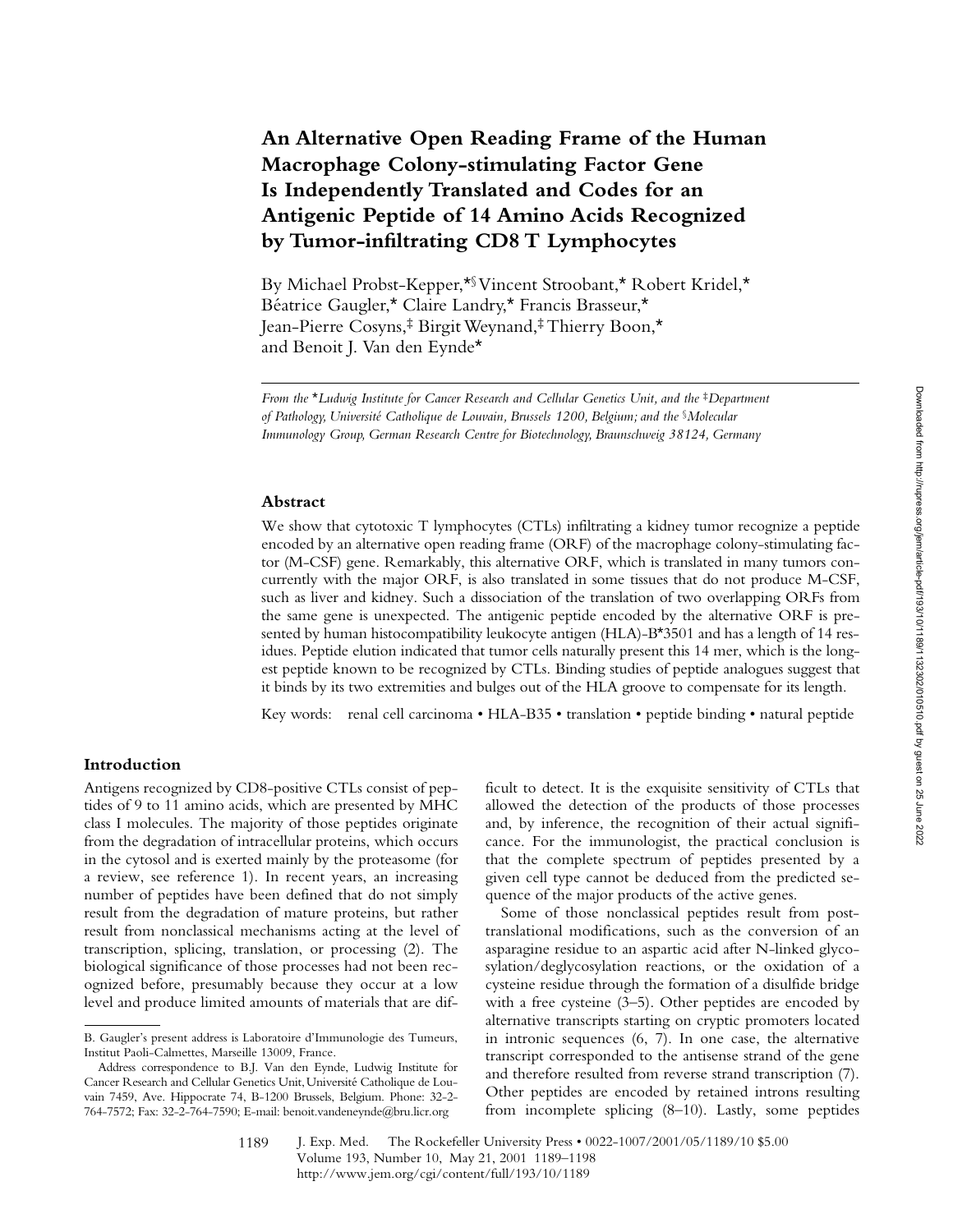were found to result from the translation of alternative open reading frames  $(ORFs)^1$  (11–14). In those cases, the alternative ORF was translated concurrently with the major ORF present of the same mRNA, and the expression of both protein products appeared to parallel the expression of the corresponding mRNA.

Here we describe a new antigenic peptide, which is recognized by CTLs directed against human renal cell carcinomas (RCCs), and is encoded by an alternative ORF of the M-CSF gene. Remarkably, this alternative ORF is also translated in some tissues that do not express M-CSF at the protein level.

#### **Materials and Methods**

*Cell Lines.* RCC line LB1047-RCC was derived from a metastatic lymph node lesion of patient LB1047 (HLA-A\*0201,  $-A*2402.101, -B*3501, -B51, -Cw*0401, -Cw*1602$ . The lymphoblastoid cell line LB1047-EBV was established by standard techniques from the lymphocytes present in the culture supernatant of the same metastatic lymph node lesion. RCC line LE9211-RCC and EBV line LE9211-EBV have been described (15); RCC line HA7-RCC and lymphoblastoid line HA7-EBV were established in our laboratory from the primary tumor and peripheral blood lymphocytes of patient HA7 (provided by Drs. C.G. Stief [Hannover Medical School, Hannover, Germany] and J. Atzpodien [European Institute for Tumor Immunology and Prevention, Bonn, Germany); A110L is a lung carcinoma line, provided by Drs. M. Takenoyama and K. Yasumoto (University of occupational and Environmental Health, Kita Kyushu, Japan). Stable transfectant A110L-B35 was obtained by transfection of the HLA-B\*3501 cDNA cloned into plasmid pEF-BOSpuro-PL3 (16). Lines LB2046-PTEC and LB2043-PTEC were described previously (7). 293-EBNA cells were obtained from Invitrogen. CTL clones were derived from tumor-infiltrating lymphocytes (TILs) present in the primary culture of LB1047-RCC. The TILs were collected at day 3 after the initiation of tumor culture, expanded for 1 wk with IL-6 ( $10^3$  U/ml) and IL-12 ( $10$  ng/ml), and frozen at  $-80^{\circ}$ C until establishment of the autologous tumor cell line. TILs were then used as effectors in an autologous mixed lymphocyte-tumor cell culture (MLTC) performed as described previously with minor modifications (17). In brief, 106 TILderived lymphocytes were mixed with 105 irradiated LB1047- RCC tumor cells and cultured in human serum with IL-6 (10<sup>3</sup>) U/ml) and IL-12 (10 ng/ml). After 1 wk,  $5 \times 10^5$  lymphocytes were stimulated again for 1 wk with irradiated tumor cells (105) with IL-7 (5 ng/ ml) and IL-2 (10 U/ml), and then 1 wk further with tumor cells and only IL-2 (25 U/ml). On day 21, lymphocytes were cloned by limiting dilution in the presence of tumor cells and allogeneic feeder cells in Iscove's medium supplemented with IL-2 (50 U/ml), and long-term culture of CTL clones was performed as described (17).

*CTL Assays.* Chromium-release, TNF, and IFN-g stimulation assays were performed as described previously (7). Where indicated, target cells were treated with 100 U/ml IFN- $\gamma$  24 h before the assay. For the peptide assay, labeled EBV-transformed B cells were incubated 30 min at  $37^{\circ}$ C with various concentrations of peptides diluted in X-VIVO 10 medium (Whittaker Bioprod-

ucts). Lines LB2046- and LB2043-PTEC were transiently transfected with the HLA-B\*3501 cDNA using DMRIE-C (GIBCO BRL) before being used as stimulators for TNF assay. To test the fractions of peptides eluted from HLA class I molecules of LB1047-RCC, each fraction was dissolved in 200 µl X-VIVO 10 medium, and 50  $\mu$ l were pulsed in duplicate onto A110L-B35 (10,000 cells) target cells for 30 min at  $37^{\circ}$ C. CTL 403A/9 was then added  $(5,000 \text{ cells})$  in a final volume of 110  $\mu$ l of the same medium with 25 U/ml IL-2; IFN- $\gamma$  was measured after 18 h.

*Construction and Screening of the cDNA Library.* The cDNA library was constructed as described recently (16). In brief, mRNA was transcribed to cDNA with the Superscript Choice System (GIBCO BRL) using an oligo-(dT) primer containing a NotI site at its 5' end. cDNA were then ligated to HindIII adaptors (Stratagene), phosphorylated, digested with NotI, size fractionated, and inserted into the HindIII and NotI sites of expression vector pCEP4 (Invitrogen). Recombinant plasmids were electroporated into *Escherichia coli* Top10F' and selected with ampicillin (100  $\mu$ g/ml). The library was divided into pools of about 100 cDNA clones. Plasmid DNA of each bacteria pool was extracted using the QIAprep 8 plasmid kit (QIAGEN). Pools of about 100 cDNAs were cotransfected into 293-EBNA cells as described (16). In brief,  $5 \times 10^4 293$ -EBNA cells were plated in flatbottom 96-well plates and transfected with 60 ng each of both the HLA-B\*3501 and the HLA-Cw\*0401 cDNAs cloned into plasmid pcDNA3 and with about 100 ng of plasmid DNA from each pool of the cDNA library of LB1047-RCC, using the Lipofectamin™ Reagent (GIBCO BRL). Transfected cells were tested in a CTL stimulation assay 24 h later.

*Cloning of HLA cDNA from LB1047-RCC.* The HLA-B\*3501 cDNA was cloned from the total RNA of line LB1047- RCC using standard reverse transcription (RT)-PCR with HLA class I–specific primers according to Ennis et al. (18) with Pfu DNA polymerase (Stratagene). The PCR products were digested thereafter with KpnI to eliminate HLA-A sequences, phosphorylated, and inserted into the EcoRV site of pcDNA3. A selected plasmid construct was sequenced and confirmed to contain the HLA-B\*3501 cDNA. It was subcloned into plasmid pEF-BOSpuroPL3.

*Construction of Minigenes.* Minigenes encoding alt.M-CSF were constructed by PCR using sense primer MPO29 (5'-ACTGGGCGGATCCTGCCCTCCCACGACATGGCT-3'; position 153–171 of M-CSF according to GenBank/EMBL/ DDBJ accession no. NM-000757) and antisense primer MPO30 (5'-ACTGCCCGAATTCGTCACGAGGTCTCCATCTGA-CTG-3'; position 208-225 of M-CSF) or primer MPO39 (5'-ACTGCCCGAATTCTATCCTCGGTGATACTCCTG-3'; position 292–312 of M-CSF), containing a BamHI (MPO29) and an EcoRI (MPO30 and 39) site (underlined), respectively, and a stop codon (MPO39; bold). The PCR products were digested with BamHI and EcoRI, inserted into pcDNA3, and sequenced, to verify their identity.

*DNA Sequence Analysis.* DNA sequencing reactions were performed with the ABI PRISM™ dRhodamine Terminator Cycle Sequencing Kit; the reaction products were separated on the ABI PRISM™ 310 Genetic Analyser (PerkinElmer).

*M-CSF Detection.* M-CSF was quantified in the culture supernatant of 105 cells plated in 0.5 ml of medium in 48-well microtiter plates for 24 h, using a commercial ELISA kit (R&D Systems).

*Immunohistochemistry.* Immunochemistry was carried out on sections of frozen or paraffin-embedded RCCs and normal organs.  $7-\mu m$  frozen sections were fixed in formalin for 5 min at room temperature and washed in Tris-buffered saline (TBS), pH

<sup>1</sup>*Abbreviations used in this paper:* FL, fluorescein; ORF, open reading frame; RCC, renal cell carcinoma; TIL, tumor-infiltrating lymphocyte.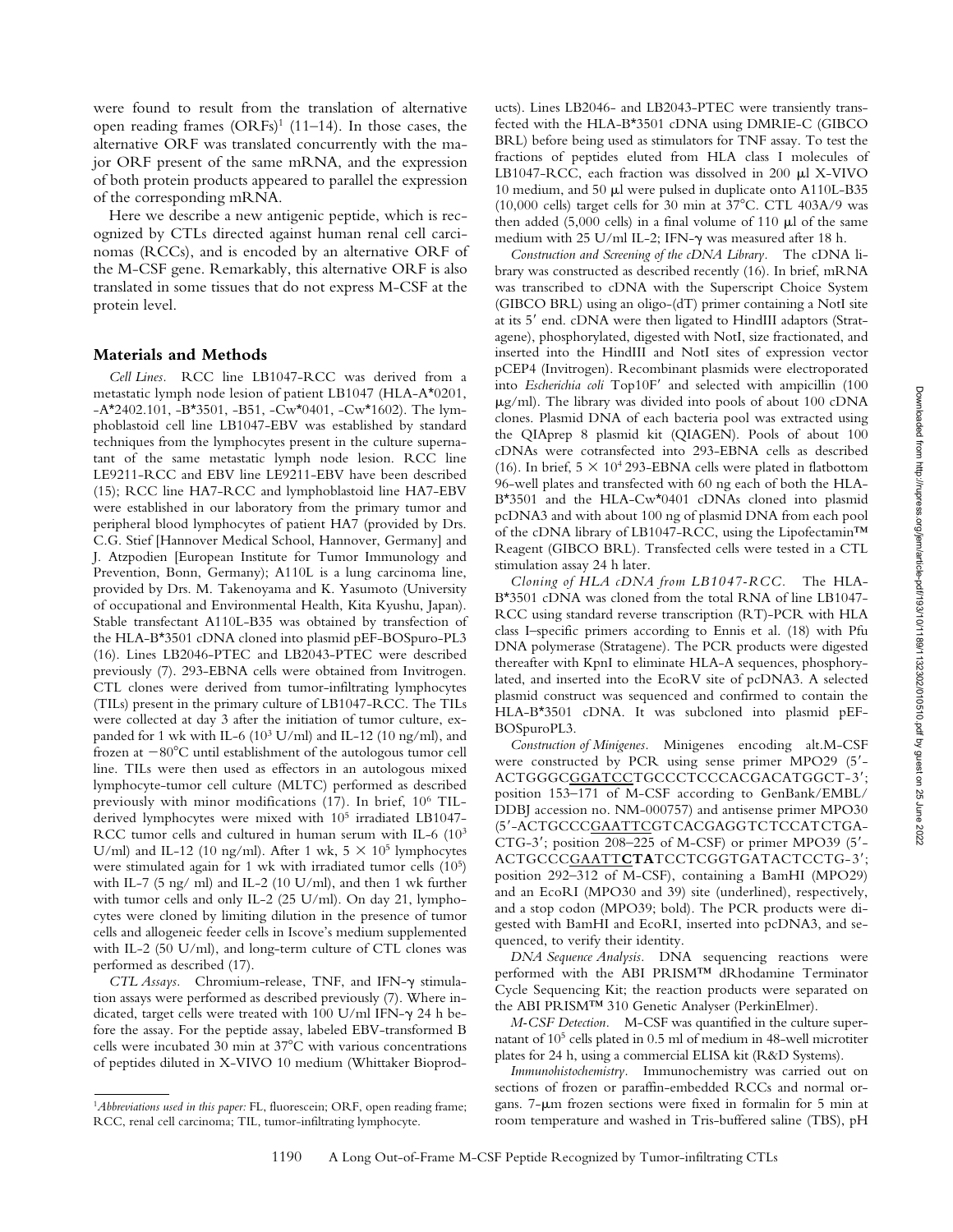7.4. For formalin-fixed paraffin-embedded tissues,  $5-\mu m$  sections were deparaffinized in xylene, hydrated in a graded alcohol series, and washed in TBS, pH 7.4. Endogenous peroxidase activity was blocked by incubating all sections in Peroxidase Blocking Reagent (Dako) for 10 min at room temperature. Goat IgG (Sigma-Aldrich) diluted at 0.5 mg/ml in PBS/BSA 0.5% was used to block nonspecific Ig binding sites for 30 min. For alt.M-CSF detection, we used a polyclonal rabbit antiserum which was raised against the HPLC-purified synthetic alt.M-CSF peptide coupled to KLH (EUROGENTEC). The antiserum was purified by affinity chromatography on the synthetic alt.M-CSF peptide coupled to CNBr-activated sepharose®4B as described by the manufacturer (Amersham Pharmacia Biotech) and used at 2  $\mu$ g/ml. As control we used 2  $\mu$ g/ml rabbit IgG, provided by Dr. J.-P. Vaerman (Université Catholique de Louvain, Brussels, Belgium). Staining for M-CSF was done with 12.5  $\mu$ g/ml of a mouse IgG2a mAb against human M-CSF (clone 26730.11; R&D Systems). As isotype control antibody we used the antimelanoma antibody KBA62 (Immunotech). Incubation with primary antibody and control antibody was done for 1 or 4 h for alt.M-CSF or M-CSF, respectively. Binding sites of primary antibodies were visualized using the mouse or rabbit EnVision<sup>TM</sup> + System, Peroxidase kit (Dako) according to the manufacturer's specifications. Enzymatic color development was performed using  $3'3'9$ -aminoethyl carbazole (AEC) as substrate (Dako). Cells were then slightly counterstained with hematoxylin III according to Gill (Merck) and mounted with Faramount aqueous mounting medium (Dako). Slides were examined under a ZEISS Axioplan microscope equipped with a Hamamatsu C5810 color chilled 3 CCD camera, and images were captured by a Scion CG-7 frame grabber.

*Extraction of HLA-associated Peptides and HPLC Fractionation.* Peptides were acid eluted from affinity-purified HLA class I molecules as described previously with modifications (19). In brief, 109 LB1047-RCC cells were lysed in buffer containing 20 mM Tris, pH 8.0, 150 mM NaCl, 1% NP-40, 1 mM PMSF, 5 µg/ml aprotinin, 10  $\mu$ g/ml leupeptide, 10  $\mu$ g/ml pepstatin A, 5 mM EDTA, and 0.04% sodium azide. After sample centrifugation at 100,000  $g$  for 1 h, supernatant was filtered (0.22  $\mu$ m) and precleared through a Sepharose column (Amersham Pharmacia Biotech). HLA molecules were then affinity-purified using mAb W6/32 coupled to CNBr-activated Sepharose. After elution of HLA class I molecules and associated peptides with 10% acetic acid, pH 2, dissociated peptides were separated from HLA molecules by centrifugation through Ultrafree-CL 5,000-kD filter (Millipore) at 3,500 *g* for 5 h. Peptide extracts were then fractionated by reverse-phase HPLC (rp-HPLC). Aliquots from 109 LB1047 cells were injected on a narrow bore  $2 \times 150$  mm Deltapack C18 column (Waters) and eluted using a 60-min linear gradient of acetonitrile in water (0–60%) containing 0.1% trifluoroacetic acid at a flow rate of 200  $\mu$ l/min. The column effluent was monitored with a UV detector at 210 nm. Fractions of 200 ml were collected, dried under vacuum, and stored at  $-20^{\circ}$ C until use. Synthetic peptides were injected and eluted on the same C18 column under identical conditions.

*Peptide Binding Assay.* Synthetic peptides were made by standard Fmoc chemistry using a peptide synthesizer Symphony/ Multiplex™ (Protein Technologies Inc.); all peptides were  $>80\%$  pure by analytical HPLC. Peptides were tested for binding to HLA-B\*3501 in a competition assay as described recently (20). In brief, 721.221 cells transfected with HLA-B\*3501 were stripped of HLA-bound peptides by mild acid treatment (pH 3.2), and incubated overnight at  $4^{\circ}$ C with a fluorescein (FL)labeled reference peptide at a fixed concentration (250 nM), to-

gether with decreasing concentrations (50 to 0.09  $\mu$ M) of competitor peptides. After washing, the ability of each peptide to compete the binding of FL-labeled reference peptide was assayed by measuring the amount of HLA-bound FL-labeled peptide with a FACScan™ (Becton Dickinson). The reference peptide was  $LPSC<sub>(FL)</sub>ADVEF$ , a Cys-derivative analogous to the tyrosinase antigenic peptide presented by HLA-B35, LPSSADVEF (21). The concentration of each peptide needed to inhibit 50% binding of the FL-labeled peptide (IC50) was calculated according to the respective exponential regression curve.

#### **Results**

*CTL Clones Recognizing RCC Line LB1047-RCC.* By stimulating in vitro with autologous tumor cells the T lymphocytes infiltrating the kidney tumor of patient LB1047, we obtained a panel of  $CDS<sup>+</sup> CTL$  clones that specifically lysed the autologous tumor cells, but not the autologous EBV-transformed B lymphocytes nor the NK-sensitive cells K562. Two allogeneic RCC lines expressing HLA-B35 were also recognized by CTL 403A/9, indicating that this CTL clone might recognize a shared antigen presented by HLA-B35 (Fig. 1).

*Identification of the Antigen Recognized by CTL 403A/9.* To identify the antigen recognized by CTL 403A/9, we constructed a directional cDNA library with mRNA from tumor line LB1047-RCC as described recently (16). DNA from this library was transiently transfected into 293- EBNA cells together with DNA from the autologous HLA-B\*3501 cDNA plasmid construct. We then screened the transfected cells for their ability to stimulate CTL 403A/9 by adding CTL to the microcultures and measuring the production of IFN-g. We isolated a cDNA which was able to stimulate CTL 403A/9 when transfected with the HLA-B\*3501 cDNA (Fig. 2).

This cDNA was 4 kb long, and its sequence corresponded to the full-length transcript of the gene encoding

60

 $50<sub>1</sub>$ 

 $40<sup>1</sup>$  $30<sub>1</sub>$  **TARGETS** 

LB1047-RCC

HA7-RCC LE9211-RCC



Figure 1. Lytic activity of CTL clone 403A/9. Targets were: autologous tumor cells LB1047-RCC, allogeneic HLA-B35–positive renal carcinoma cells HA7-RCC and LE9211-RCC, and the corresponding EBV-transformed B cell lines LB1047-EBV, HA7-EBV, and LE9211- EBV. NK target K562 was also used as control. All target cells were treated with 100 U/ml IFN-g 24 h before the test. Chromium release was measured after 4 h.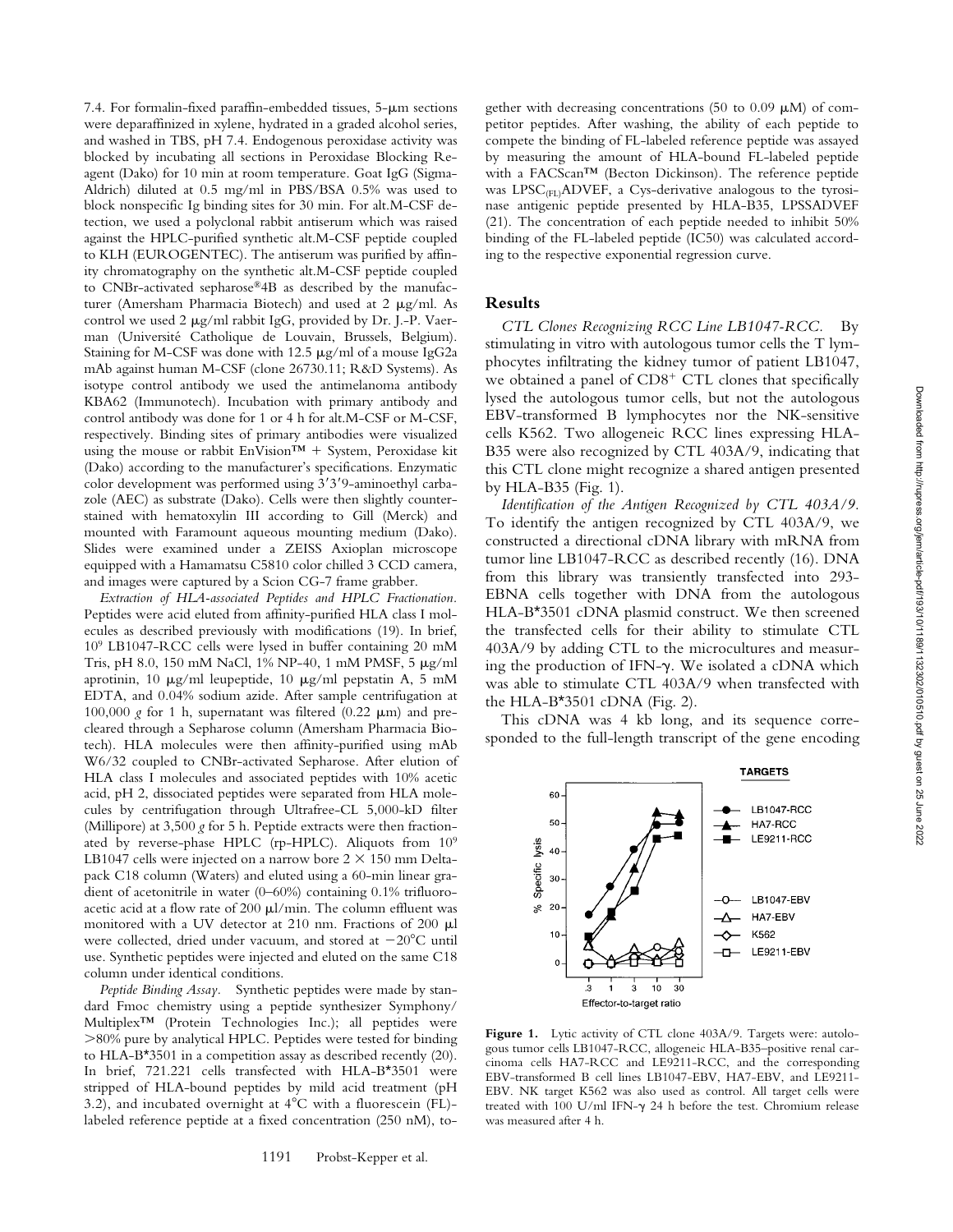

**Figure 2.** Isolation of a cDNA encoding the antigen recognized by CTL 403A/9. 293-EBNA cells were transfected transiently with cDNA 314 and with a plasmid construct encoding HLA-B\*3501. CTL 403A/9 was added after 24 h and the amount of IFN- $\gamma$  in the supernatant was measured 24 h later. LB1047-RCC cells were used as positive control.

M-CSF, a cytokine also known as CSF-1, which promotes growth, differentiation, and activation of monocytes, macrophages, and osteoclasts (22, 23). To identify the region of the M-CSF transcript that encodes the antigenic peptide, we transfected truncated variants of the cDNA, and found that fragments containing only the  $5'$ -terminal 335 nucleotides were able to confer antigenic expression (data not shown). We tested a series of synthetic peptides derived from this region of the M-CSF protein sequence for recog-

> G  $\frac{A}{I}$

 $\overline{\mathsf{A}}$ 

 $M-CSF$  :



alt.M-CSF sequence, and found that peptide LPAVVGL-SPGEQEY was able to sensitize autologous EBV-transformed B cells to lysis by CTL 403A/9 (Fig. 3 C). Although class I–binding peptides are usually only 8 to 11 amino acids long, this 14-amino acid peptide appeared to be optimal as truncation of either the  $NH_{2-}$  or the COOH-terminal residue resulted in the loss of CTL recognition (Fig. 3 C).

*Expression of alt.M-CSF.* M-CSF is primarily an inflammatory cytokine that is not produced in a constitutive manner but is induced in areas of inflammatory reactions.



Figure 3. Identification of the peptide recognized by CTL 403A/9. (A) Partial sequence of the 5' end of the M-CSF cDNA, showing the alternative ORF (boxed) coding for a 25-amino acid polypeptide (alt.M-CSF), and the initial part of the major ORF which encodes the leader sequence and the first residues of the mature M-CSF, which starts at position +1. The arrow indicates the boundary between exon 1 and 2 (reference 46). The antigenic peptide in the alt.M-CSF sequence is shown in bold. (B) CTL recognition of cells transfected with minigenes containing the alternative ORF encoding alt.M-CSF. 293-EBNA cells were transfected with plasmids containing HLA-B\*3501 and minigenes encoding either the full-length alt.M-CSF product of 25 amino acids or a truncated product containing the first 20 amino acids. CTL 403A/9 was added after 24 h and production of IFN-g was measured 24 h later. (C) Recognition of peptide LPAVVGLSPGEQEY by CTL 403A/9. Chromium-labeled LB1047-EBV B cells were incubated 30 min at 37°C with the indicated peptides at various concentrations. CTL 403A/9 was added at an effector/target ratio of 10, and chromium release was measured after 4 h.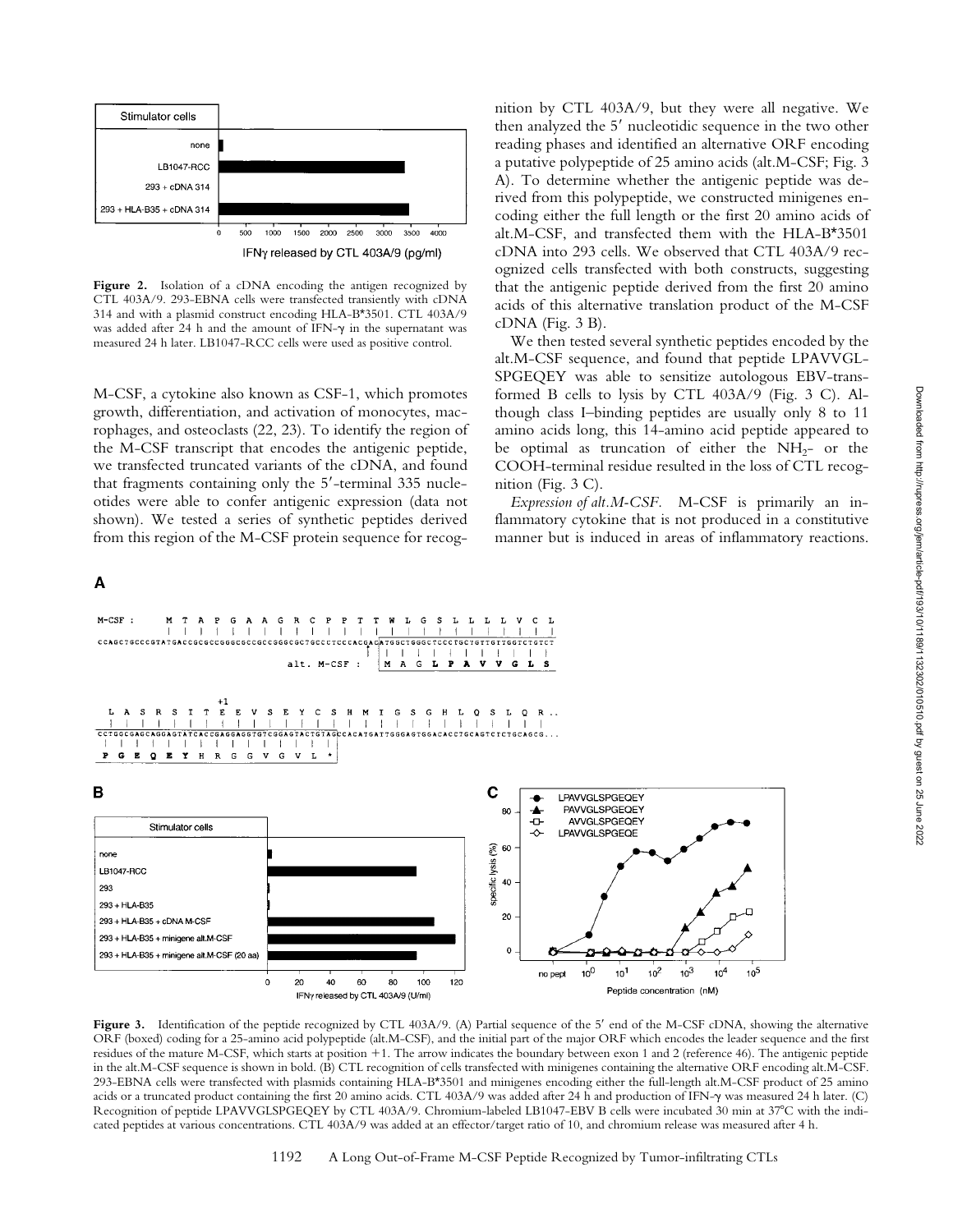The only tissues that express M-CSF constitutively are the pregnant uterus, where M-CSF was found to act as a placental growth and differentiation factor (22, 24), and the bone marrow, where low constitutive levels of M-CSF have been detected and appear to control the differentiation of the monocyte/macrophage lineage (25). Despite this restricted expression of M-CSF, its mRNA is present in many tissues, including normal liver, kidney, bladder, and breast (26–28; and data not shown). This suggests that M-CSF expression is regulated at a posttranscriptional level. This control appears to be disrupted in certain cancers, such as those of the urogenital tract, which frequently produce high amounts of M-CSF detectable either by immunohistochemistry on tissue sections or by ELISA on serum samples. These tumors include breast, ovarian, uterine, renal, bladder, and prostate carcinomas (22, 29–31). In some cases, the tumor cells also express the M-CSF receptor, which is the product of protooncogene c-fms, thereby allowing an autocrine loop that is associated with a poor prognosis of the tumor disease (32).

A control mechanism also appears to regulate the translation of alt.M-CSF, the alternative ORF described here, as we observed that several cell lines expressed the M-CSF mRNA but were not recognized by our CTL (data not shown). This implies that the expression profile of this new antigen cannot be established by RT-PCR. Therefore, we raised a rabbit antiserum against a synthetic peptide of 25 amino acids corresponding to the entire alt.M-CSF. This polyclonal antiserum was purified by affinity chromatography, but it was found unable to detect the alt.M-CSF peptide on Western blots, presumably because of the small size of the peptide. However, the antiserum gave a nice specific signal by immunohistochemistry, and it was used to stain sections of different kidney tumors. We found that 6/10 RCCs translated alt.M-CSF, including the autologous tumor specimen LB1047-RCC (Fig. 4 B). To determine whether alt.M-CSF was also translated in normal kidney, we tested a series of sections derived from biopsies of normal kidney donors. We observed a strong staining in most cells of the proximal tubule epithelium (Fig. 4 E). This



Figure 4. Expression of the alt.M-CSF product in tubular kidney cells and in hepatocytes. Paraffin sections from: the renal tumor of patient LB1047 (A and B); a normal kidney biopsy from a graft donor (D and E); or a normal liver (G and H) were stained with either a rabbit control IgG (A, D, and G) or a rabbit antiserum raised against the alt.M-CSF polypeptide (B, E, and H). Cryosections from: the renal tumor of patient EB56 (C), a normal kidney sample from patient LB2043 (F), or a normal liver (I) were stained with a monoclonal antibody against M-CSF. Original magnifications:  $\times$ 200  $(A-C)$  and  $\times 100$  (D–I).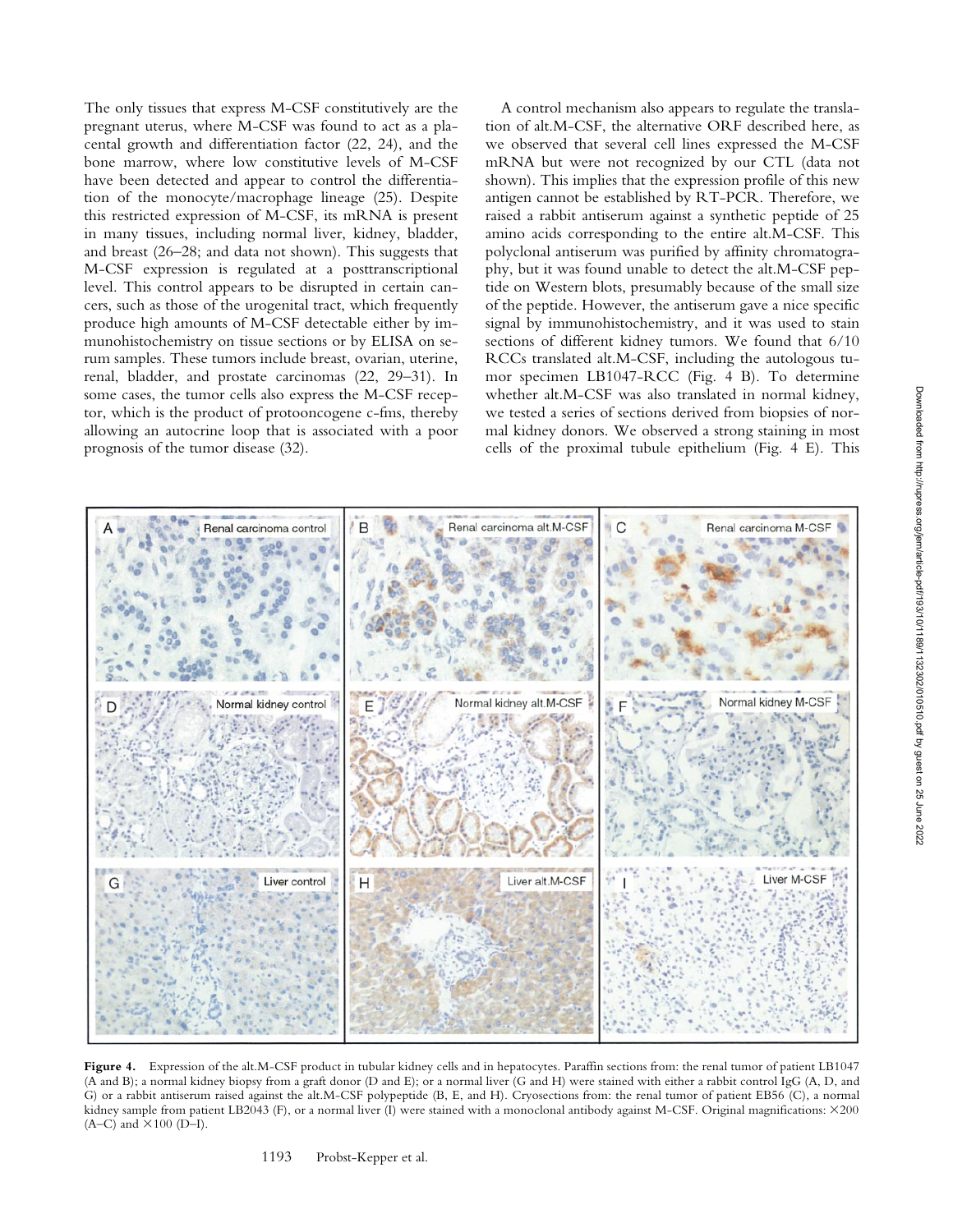staining appeared specific, as it was abolished by blocking with an excess of alt.M-CSF peptide but not with an irrelevant peptide (data not shown). Interestingly, the tubular cells that were stained with the alt.M-CSF antiserum were not stained with an antibody directed against the M-CSF cytokine (Fig. 4 F). This suggests that the translation of the major ORF and that of the alternative ORF of M-CSF are regulated independently.

To test directly the recognition of normal tubular kidney cells by our CTLs, we established short-term cultures from two different specimens of normal kidney cortex. These cultures, which were grown in the presence of epithelial growth factor, were mainly composed of proximal tubular cells, as determined by expression of aquaporin-1 (7). Both lines were recognized by CTL403A/9 (Fig. 5). Although in vivo they do not produce the M-CSF cytokine (Fig. 4 F), the tubular cells grown in vitro secreted detectable amounts of M-CSF in their supernatant (Fig. 5). This is presumably related to the cellular activation that is inherent to in vitro cell culture in the presence of growth factors.

Because of the constitutive expression of alt.M-CSF in normal renal tubular cells, we also investigated other normal tissues by immunohistochemistry. We observed a strong and homogenous staining of normal hepatocytes (Fig. 4 H). Normal thyroid, lung, stomach, colon, ovary, and breast were negative, but a few isolated cells of the duodenal submucosa were also stained (data not shown). Although they express alt.M-CSF, hepatocytes do not produce the M-CSF cytokine (Fig. 4 I). Again, these data indicate that the expression of the products of the two ORFs is differentially regulated, and that translation of alt.M-CSF can occur in the absence of translation of M-CSF.

*Elution of the Natural Peptide Bound to HLA-B35.* Peptides presented by MHC class I molecules usually have a



Figure 5. Recognition of normal kidney cells by CTL 403A/9. Shortterm cell lines LB2046-PTEC and LB2043-PTEC (10,000 cells/well), which derive from proximal tubular epithelial cells (PTEC), were incubated with CTL 403A/9 (10,000/well), and the production of TNF in the supernatant was measured after 24 h. In the absence of CTL, LB2043-PTEC, and LB2046-PTEC produced 2 and 3 pg/ml TNF, respectively. As indicated, both lines were transiently transfected with HLA-B\*3501, to ensure expression of the presenting molecule. Line LB2046-PTEC, which was already recognized by CTL 403A/9 in the absence of transfection, was later confirmed to express HLA-B35 naturally. The amount of M-CSF produced by the same cell lines was measured by ELISA on culture supernatants and is indicated.

length between 8 and 11 amino acids. The optimal synthetic peptide recognized by our CTLs is 14 amino acids long. Because of this unusual length, we wanted to determine whether the natural ligand presented by HLA-B35 at the surface of the tumor cells was identical to the synthetic peptide of 14 amino acids. We therefore eluted the peptides bound to the HLA class I molecules purified from LB1047-RCC cells, and separated the peptides by HPLC. Fractions were then pulsed onto HLA-B35–positive target cells, CTL 403A/9 was added, and IFN-g production was measured to estimate CTL activation. As shown in Fig. 6 A, only fraction 28, which eluted from the HPLC column after 28 min, was able to stimulate the CTLs, indicating that it contained the epitope under its natural form. To determine whether the active material present in fraction 28



Figure 6. Elution of the natural peptide recognized by CTL 403A/9. (A) HPLC fractions of peptides eluted with acid from the HLA class I molecules of LB1047-RCC were tested for their ability to stimulate CTL 403A/9 after pulsing onto HLA-B35–positive target cells A110L-B35. The results of one representative experiment out of three are shown. (B) Synthetic peptide LPAVVGLSPGEQEY (150 pmol) was injected on the same HPLC column and its elution was monitored by UV absorption. (C) 1 pmol of the synthetic peptide was injected on the same column and the fractions were tested for CTL recognition as indicated in panel A.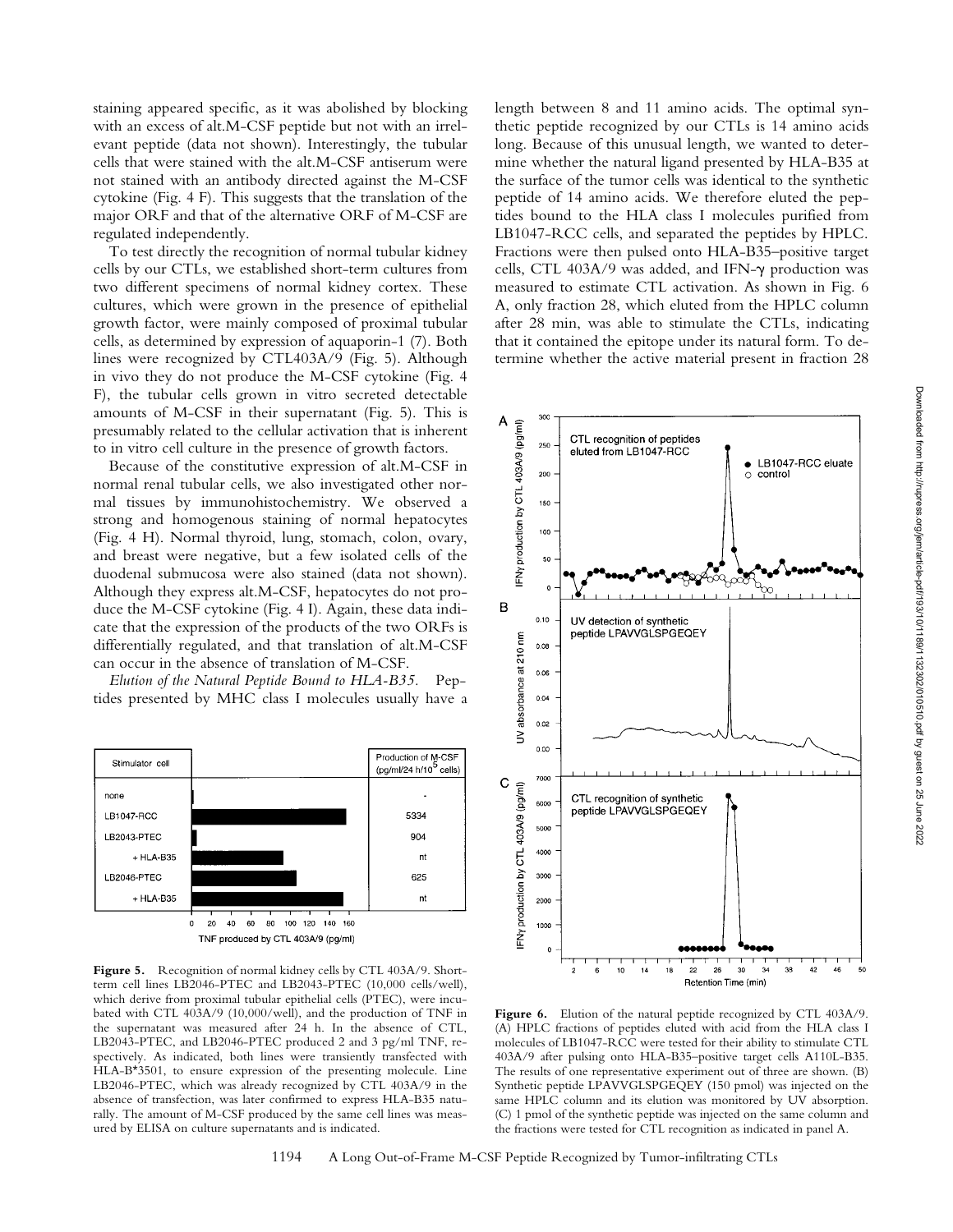was identical to the synthetic 14-mer peptide, we ran the synthetic peptide on the same HPLC column under identical conditions. We observed that the retention time of the peptide, measured by UV absorption, was 28.5 min (Fig. 6 B). Furthermore, when the fractions obtained with the synthetic 14-mer peptide were pulsed onto target cells, CTL 403A/9 recognized fraction 28, and to a lower extent fraction 29, but no other fraction (Fig. 6 C). Synthetic peptides extended by one residue at the  $NH<sub>2</sub>$  terminus or the COOH terminus were also run on the column and found by UV absorption to elute at 29.8 and 27.4 min, respectively. Peptides shorter than the 14-mer eluted before 26.5 min. These results demonstrate that the natural peptide is identical to the synthetic peptide, and has a length of 14 amino acids.

*Binding and Recognition of Peptide Analogues of LPAV-VGLSPGEQEY.* The binding motif for HLA-B\*3501 has a proline in position 2 and a tyrosine in position 9. The alt.M-CSF peptide has a proline in position 2 and a tyrosine at the COOH terminus. A priori, these two residues could therefore serve as anchor residues. However, because of its unusual length, the peptide needs to adopt a nonclassical conformation to fit into the groove of HLA-B35. For instance, it could either be anchored by its two extremities and bulge out of the groove in its middle part, or be anchored at one end and somewhere in the middle, with the other end overhanging the HLA cleft (33, 34). To distinguish these possibilities, we tested a series of peptide analogues bearing different substitutions at various positions. The analogues were tested for their ability to bind to HLA-B35 in a competition assay with a fluorescent unrelated HLA-B35–binding peptide (Table I). Removal or alanine substitution of the COOH-terminal tyrosine completely abolished binding, indicating that the peptide is anchored by the COOH-terminal tyrosine. However, substitution of the proline in position 2 with either alanine, tryptophan, methionine, or glycine only marginally affected HLA-B35 binding, suggesting that this proline is not an anchor residue. In the binding motif for HLA-B35, the proline is located in position  $-7$  with regard to the COOH-terminal tyrosine. At the corresponding position the alt.M-CSF peptide has a leucine. However, this leucine does not appear to play a role in binding, as its substitution with alanine did not affect binding. Another proline located in position  $-5$  from the COOH terminus is apparently not involved either. Lastly, when the  $NH<sub>2</sub>$ -terminal leucine was changed into alanine, binding still occurred efficiently, whereas removal of this leucine completely abolished binding. Altogether, these results suggest that the peptide is bound to HLA-B35 via its two extremities: the side chain of the COOH-terminal tyrosine and the amino group of the NH<sub>2</sub>-terminal residue. We therefore speculate that the middle part of the peptide bulges out of the groove to compensate for the unusual length of the peptide. This would make the middle part of the peptide mostly accessible to the T cell receptor. In line with this prediction, when we tested the analogues for CTL recognition, we observed a complete loss of recognition of the analogues

**Table I.** *HLA Binding and CTL Recognition of Peptide Analogues*

| Peptide sequence              | Binding to<br>$HLA-B*3501*$<br>$IC_{50}(\mu M)$ | Recognition by<br>CTL 403A/9 <sup>‡</sup><br>$(pg/ml IFN-\gamma)$ |
|-------------------------------|-------------------------------------------------|-------------------------------------------------------------------|
| <b>FPSDSWCYF</b> <sup>§</sup> | 4.1                                             | 0                                                                 |
| WTEAQRLDCWRGGQ                | >50                                             | $\Omega$                                                          |
|                               |                                                 |                                                                   |
| LPAVVGLSPGEQEY                | 3.1                                             | 12,248                                                            |
| LPAVVGLSPGEQE                 | > 50                                            | 0                                                                 |
| LPAVVGLSPGEQEA <sup>1</sup>   | >50                                             | $\Omega$                                                          |
| LAAVVGLSPGEQEY                | 2.6                                             | 576                                                               |
| LWAVVGLSPGEQEY                | 4.7                                             | 2,461                                                             |
| LMAVVGLSPGEQEY                | 6.5                                             | 596                                                               |
| LGAVVGLSPGEQEY                | 17.4                                            | 21                                                                |
| LPAVVGASPGEQEY                | 1.3                                             | 0                                                                 |
| LPAVVGLSAGEQEY                | 1.1                                             | $\Omega$                                                          |
| LAAVVGLSAGEQEY                | 1.7                                             | $\Omega$                                                          |
| APAVVGLSPGEQEY                | 2.8                                             | 674                                                               |
| PAVVGLSPGEQEY                 | > 50                                            | 0                                                                 |

\*Peptides were tested for their ability to compete the binding of FL reference peptide LPSC(FL)ADVEF, a Cys-derivative analogous to the tyrosinase antigenic peptide presented by HLA-B35 (references 20 and 21).  $IC_{50}$  $(\mu M)$  represent the concentration of each peptide needed to inhibit 50% of binding of the FL-labeled reference peptide to 721.221-B\*3501 cells. ‡Peptides (50 ng/ml) were pulsed onto target cells A110L-B\*3501 (10,000 cells/well). CTL 403A/9 (5,000 cells) was added after 30 min and the production of IFN- $\gamma$  was tested after 18 h.

§FPSDSWCYF is a B35-binding peptide of CASP-8 (reference 20). i WTEAQRLDCWRGGQ is derived from gp100 and was used as negative control.

¶ The substituted residue is indicated by underlining in each analogue.

substituted at positions 7 or 9, although these peptides were very good binders (Table I). As amino acid changes in positions 1 and 2 also affected to some extent the strength of CTL recognition, we suggest that the core epitope interacting with the TCR is located at position 7–9, and the nature of residues 1 and 2 contributes to a proper orientation of the core epitope.

## **Discussion**

The antigenic peptide described here is encoded by an alternative ORF of the M-CSF gene. The other examples of peptides encoded by alternative ORF and recognized by antitumor CTLs were derived from the TRP1, NY-ESO1, and intestinal carboxyl esterase genes (11–14). In those cases, the translation of the alternative ORF appeared to parallel the translation of the major ORF, and there was a good correlation between the expression of the transcript and the translation of both ORFs (35). This is not the case here. The translation of the major and the alternative ORF of the M-CSF gene appears to be independently controlled. How this control mechanism works is unclear.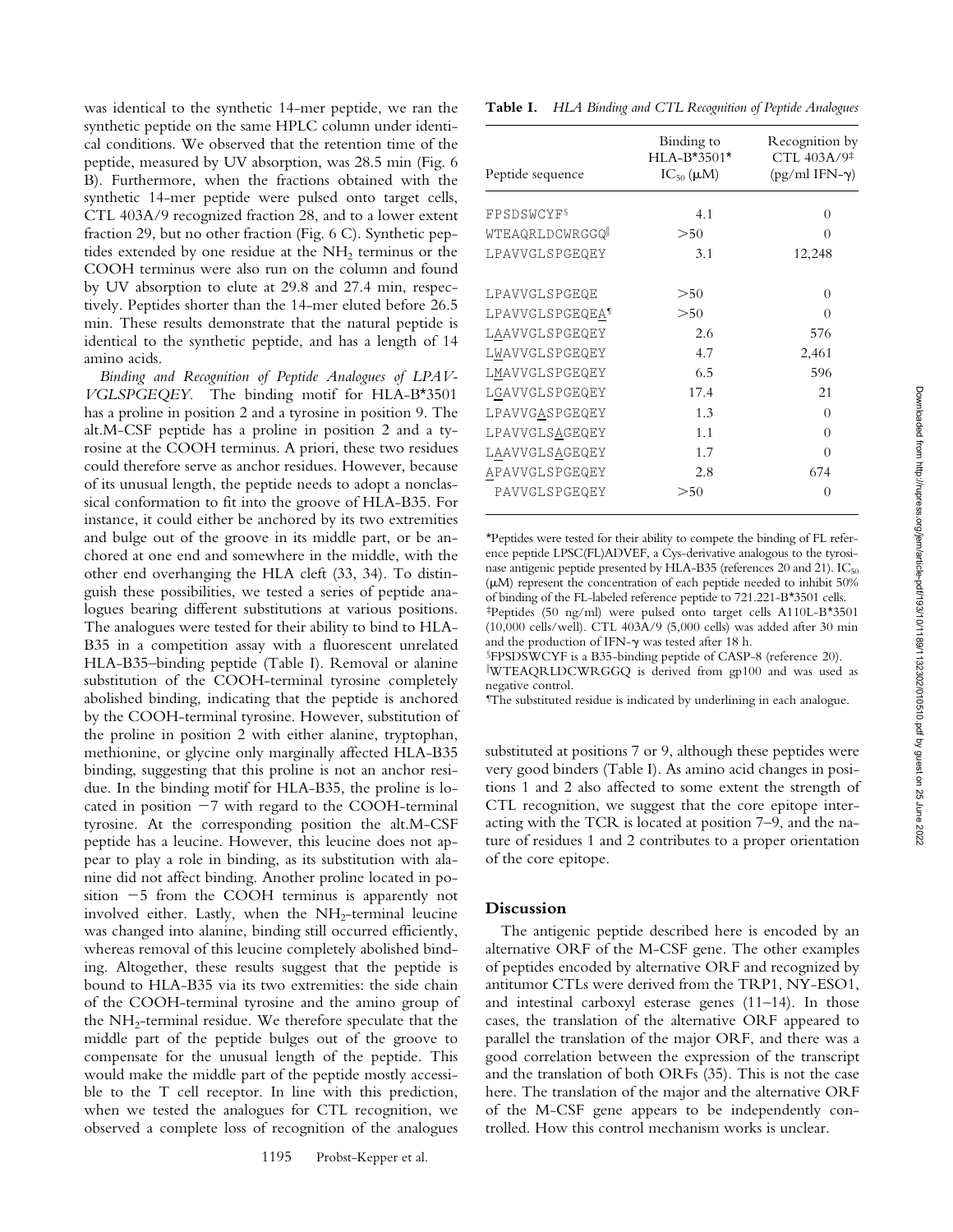In the previous examples, where the translation of both ORFs was coordinated, the alternative ORF was also located within the major ORF, and it appeared likely that its translation resulted from a mechanism of leaky scanning, also named scanthrough (36, 37). This mechanism, first described by Kozak et al., occurs when some ribosomes fail to initiate translation at the first ATG and continue to scan the mRNA (38, 39). It is favored when the first ATG is not in an optimal context for efficient initiation. Such an optimal context, which consists of a purine in position  $-3$  and/or a guanine in position  $+4$ , is absent from the ATG that opens the major ORF of M-CSF. However, translation of alt.M-CSF does not seem to result simply from leaky scanning, as it occurs in the absence of translation of the major ORF, at least in liver and kidney. A more complex mechanism appears to be involved. For instance, the translation of the major ORF, which is presumably cap dependent, could be inhibited by factors binding the  $5'$  untranslated region  $(5'UTR)$  of the mRNA. Such a mechanism has been proposed for TNF, whose translation is repressed in resting macrophages and induced under inflammatory conditions (40, 41). In that scenario, the translation of alt.M-CSF should be cap independent and could result from mechanisms such as those involving internal ribosome entry sites (IRES), which would allow to overcome the blockade of cap-dependent translation. Alternatively, because alt.M-CSF is entirely encoded by exon 2, its translation in liver and kidney might still be cap dependent but occur on transcripts lacking the first exon and therefore lacking the putative translational repressor bound to the 5'UTR.

Contrary to many antigens recognized by CTLs on melanoma, all the shared antigens currently defined on kidney cancers are also expressed to some extent in normal tissues (42). The peptide described here is also not tumor specific, and it is therefore unclear whether it will be useful for immunotherapy of kidney cancer. The fact that CTLs against such antigens are present in tumor-infiltrating lymphocytes and were shown in some cases to be amplified in vivo suggests that they can take part in the antitumor response without obvious autoimmune toxicity (14). However, the study of animal models has indicated that effective tumor regressions mediated by such CTLs require the induction of very strong responses, which then can induce autoimmune damage (43).

A remarkable feature of the alt.M-CSF antigenic peptide is its exceptional length. As far as we know, it is the longest peptide known to be presented to CD8 T cells by MHC class I molecules. Given that its structure is closed at both ends, the groove of the class I molecules cannot accommodate such a long peptide in the extended conformation. The crystal structure of peptides of either 10 or 11 amino acids combined with class I molecules has indicated that such peptides can adopt two distinct conformations to fit in the class I groove. They can either bulge out of the cleft in their middle part or hang over the edge of the cleft at one extremity (33, 34, 44). Our results suggest that our 14-mer peptide adopts the first conformation, being anchored by its two extremities and protruding out of the groove in its

middle part to compensate for its length. The fact that the TCR contact site appears to be located in the central part of the peptide is in line with this structure, which implies that the protruding part of the peptide is the most accessible for TCR recognition. The crystal structure of HLA-B\*3501 associated with other peptides has been solved, and has led to the suggestion that B\*3501 might not be able to accommodate peptides longer than 10 residues (45). This was based on the observation that the COOH terminus of peptides bound to B\*3501 is placed closer to the A pocket than in other HLA class I alleles, so that a nonameric peptide already has a tendency to bulge out to fit in the groove. It was then speculated that longer peptides should protrude even more to fit, resulting in weaker binding interactions. Our results do not follow this prediction, as we observed for the 14-mer peptide a binding affinity similar to that of nonamer FPSDSWCYF, which is considered as a high-affinity binding peptide (20). Understanding the molecular basis for this high affinity will clearly require resolution of the crystal structure of HLA-B\*3501 combined with the alt.M-CSF peptide to confirm the exact conformation of this 14-amino acids peptide in the B35 groove.

We thank D. Colau, D. Godelaine, L. Heidecker, L. Pilotte, M. Swinarska, and J. Van Snick for expert help at various steps of the project, and S. Depelchin for editorial assistance.

This work was supported by the Belgian Programme on Interuniversity Poles of Attraction initiated by the Belgian State, Prime Minister's Office, Science Policy Programing, and by grants from the Fonds J. Maisin (Belgium), the Fédération Belge contre le Cancer (Belgium), the FB Assurances, and VIVA (Belgium). M. Probst-Kepper was supported by a postdoctoral fellowship of the Deutsche Forschungsgemeinschaft (grant no. PR 554/1-1), and by the Schering Foundation, Germany.

*Submitted: 27 March 2001 Accepted: 18 April 2001*

## **References**

- 1. Rock, K.L., and A.L. Goldberg. 1999. Degradation of cell proteins and the generation of MHC class I-presented peptides. *Annu. Rev. Immunol.* 17:739–779.
- 2. Mayrand, S.-M., and W.R. Green. 1998. Non-traditionally derived CTL epitopes: exceptions that prove the rules? *Immunol. Today.* 19:551–556.
- 3. Skipper, J.C.A., D.J. Kittlesen, R.C. Hendrickson, D.D. Deacon, N.L. Harthun, S.N. Wagner, D.F. Hunt, V.H. Engelhard, and C.L.J. Slingluff. 1996. Shared epitopes for HLA-A3-restricted melanoma-reactive human CTL include a naturally processed epitope from Pmel-17/gp100. *J. Immunol.* 157:5027–5033.
- 4. Meadows, L., W. Wang, J.M. den Haan, E. Blokland, C. Reinhardus, J.W. Drijfhout, J. Shabanowitz, R. Pierce, A.I. Agulnik, C.E. Bishop, et al. 1997. The HLA-A\*0201 restricted H-Y antigen contains a posttranslationally modified cysteine that significantly affects T cell recognition. *Immunity.* 6:273–281.
- 5. Pierce, R.A., E.D. Field, J.M.M. den Haan, J.A. Caldwell, F.M. White, J.A. Marto, W. Wang, L.M. Frost, E. Blokland, C. Reinhardus, et al. 1999. Cutting Edge: the HLA-A\*0101-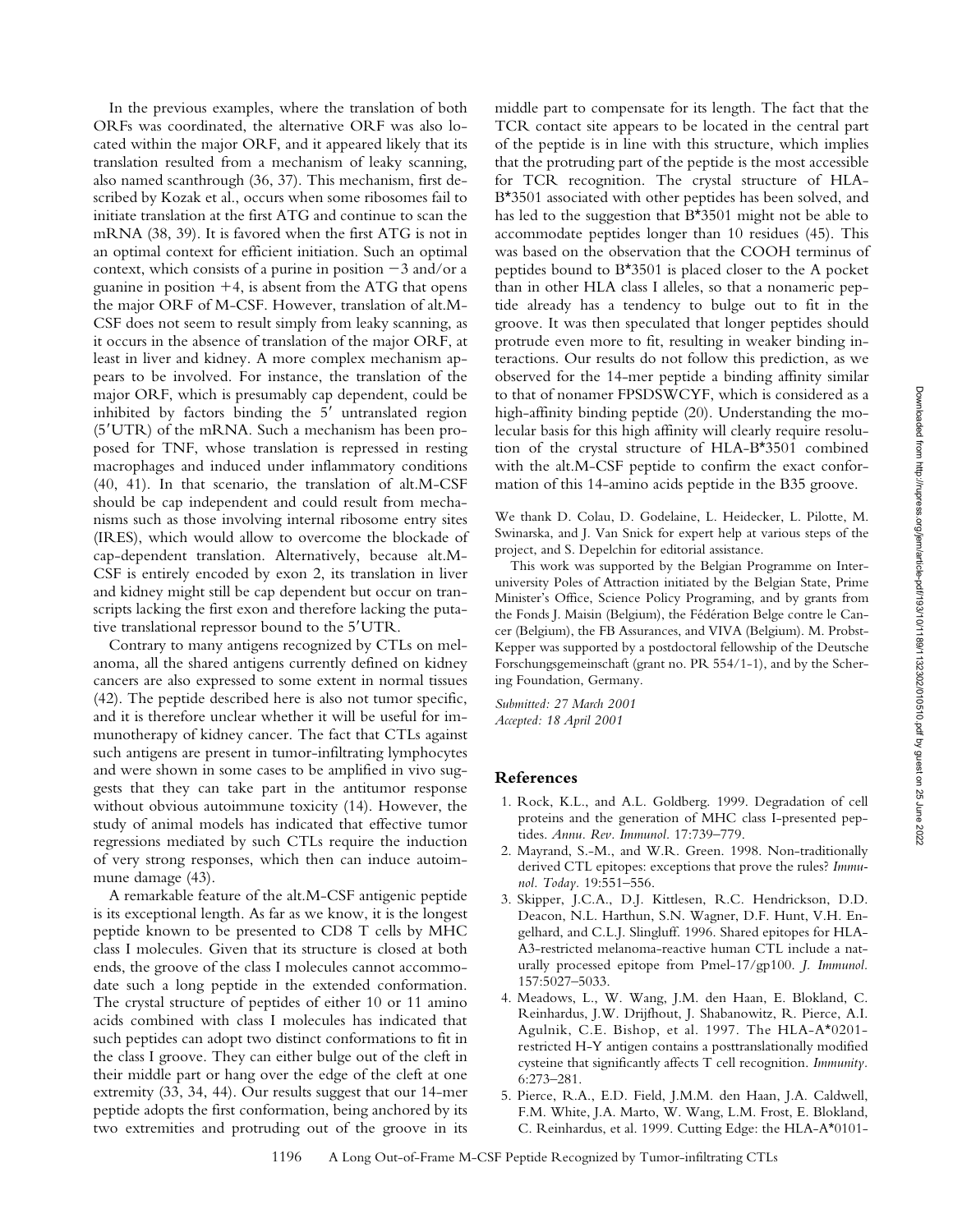restricted HY minor histocompatibility antigen originates from *DFFRY* and contains a cysteinylated cysteine residue as identified by a novel mass spectrometric technique. *J. Immunol.* 163:6360–6364.

- 6. Guilloux, Y., S. Lucas, V.G. Brichard, A. Van Pel, C. Viret, E. De Plaen, F. Brasseur, B. Lethé, F. Jotereau, and T. Boon. 1996. A peptide recognized by human cytolytic T lymphocytes on HLA-A2 melanomas is encoded by an intron sequence of the N-acetylglucosaminyltransferase V gene. *J. Exp. Med.* 183:1173–1183.
- 7. Van den Eynde, B.J., B. Gaugler, M. Probst-Kepper, L. Michaux, O. Devuyst, F. Lorge, P. Weynants, and T. Boon. 1999. A new antigen recognized by cytolytic T lymphocytes on a human kidney results from reverse strand transcription. *J. Exp. Med.* 190:1793–1799.
- 8. Coulie, P.G., F. Lehmann, B. Lethé, J. Herman, C. Lurquin, M. Andrawiss, and T. Boon. 1995. A mutated intron sequence codes for an antigenic peptide recognized by cytolytic T lymphocytes on a human melanoma. *Proc. Natl. Acad. Sci. USA.* 92:7976–7980.
- 9. Robbins, P.F., M. El-Gamil, Y.F. Li, E.B. Fitzgerald, Y. Kawakami, and S.A. Rosenberg. 1997. The intronic region of an incompletely spliced gp100 gene transcript encodes an epitope recognized by melanoma-reactive tumor-infiltrating lymphocytes. *J. Immunol.* 159:303–308.
- 10. Lupetti, R., P. Pisarra, A. Verrecchia, C. Farina, G. Nicolini, A. Anichini, C. Bordignon, M. Sensi, G. Parmiani, and C. Traversari. 1998. Translation of a retained intron in tyrosinase-related protein (TRP)-2 mRNA generates a new cytotoxic T lymphocyte (CTL)-defined and shared human melanoma antigen not expressed in normal cells of the melanocytic lineage. *J. Exp. Med.* 188:1005–1016.
- 11. Wang, R.-F., M.R. Parkhurst, Y. Kawakami, P.F. Robbins, and S.A. Rosenberg. 1996. Utilization of an alternative open reading frame of a normal gene in generating a novel human cancer antigen. *J. Exp. Med.* 183:1131–1140.
- 12. Wang, R.-F., S.L. Johnston, G. Zeng, S.L. Topalian, D.J. Schwartzentruber, and S.A. Rosenberg. 1998. A breast and melanoma-shared tumor antigen: T cell responses to antigenic peptides translated from different open reading frames. *J. Immunol.* 161:3596–3606.
- 13. Aarnoudse, C.A., P.B. van den Doel, B. Heemskerk, and P.I. Schrier. 1999. Interleukin-2-induced, melanoma-specific T cells recognize camel, an unexpected translation product of LAGE-1. *Int. J. Cancer.* 82:442–448.
- 14. Ronsin, C., V. Chung-Scott, I. Poullion, N. Aknouche, C. Gaudin, and F. Triebel. 1999. A non-AUG-defined alternative open reading frame of the intestinal carboxyl esterase mRNA generates an epitope recognized by renal cell carcinoma-reactive tumor-infiltrating lymphocytes in situ. *J. Immunol.* 163:483–490.
- 15. Gaugler, B., N. Brouwenstijn, V. Vantomme, J.-P. Szikora, C.W. Van der Spek, J.-J. Patard, T. Boon, P. Schrier, and B.J. Van den Eynde. 1996. A new gene coding for an antigen recognized by autologous cytolytic T lymphocytes on a human renal carcinoma. *Immunogenetics.* 44:323–330.
- 16. Guéguen, M., J.-J. Patard, B. Gaugler, F. Brasseur, J.-C. Renauld, P.J. Van Cangh, T. Boon, and B. Van den Eynde. 1998. An antigen recognized by autologous CTL on a human bladder carcinoma. *J. Immunol.* 160:6188–6194.
- 17. Hérin, M., C. Lemoine, P. Weynants, F. Vessière, A. Van Pel, A. Knuth, R. Devos, and T. Boon. 1987. Production of stable cytolytic T-cell clones directed against autologous hu-

man melanoma. *Int. J. Cancer.* 39:390–396.

- 18. Ennis, P.D., J. Zemmour, R.D. Salter, and P. Parham. 1990. Rapid cloning of HLA-A,B cDNA by using the polymerase chain reaction: frequency and nature of errors produced in amplification. *Proc. Natl. Acad. Sci. USA.* 87:2833–2837.
- 19. Hunt, D.F., R.A. Henderson, J. Shabanowitz, K. Sakaguchi, H. Michel, N. Sevilir, A. Cox, E. Appela, and V.H. Engelhard. 1992. Characterization of peptides bound to the class I MHC molecule HLA-A2.1 by mass spectrometry. *Science.* 255:1261–1263.
- 20. Mandruzzato, S., V. Stroobant, N. Demotte, and P. van der Bruggen. 2000. A human CTL recognizes a caspase-8 derived peptide on autologous HLA-B\*3503 molecules and two unrelated peptides on allogeneic HLA-B\*3501 molecules. *J. Immunol.* 164:4130–4134.
- 21. Morel, S., A. Ooms, A. Van Pel, T. Wolfel, V. Brichard, P. van der Bruggen, B.J. Van den Eynde, and G. Degiovanni. 1999. A tyrosinase peptide presented by HLA-B35 is recognized on a human melanoma by autologous cytotoxic T lymphocytes. *Int. J. Cancer.* 83:755–759.
- 22. Roth, P., and E.R. Stanley. 1992. The biology of CSF-1 and its receptor. *Curr. Top. Microbiol. Immunol.* 181:141–167.
- 23. Fixe, P., and V. Praloran. 1997. Macrophage colony-stimulating-factor (M-CSF or CSF-1) and its receptor: structurefunction relationships. *Eur. Cytokine Netw.* 8:125–136.
- 24. Daiter, E., S. Pampfer, Y.G. Yeung, D. Barad, E.R. Stanley, and J.W. Pollard. 1992. Expression of colony-stimulating factor-1 in the human uterus and placenta. *J. Clin. Endocrinol. Metab.* 74:850–858.
- 25. Besse, A., F. Trimoreau, J.L. Faucher, V. Praloran, and Y. Denizot. 1999. Prostaglandin E2 regulates macrophage colony stimulating factor secretion by human bone marrow stromal cells. *Biochim. Biophys. Acta* 1450:444–451.
- 26. Ernst, T.J., A.R. Ritchie, G.D. Demetri, and J.D. Griffin. 1989. Regulation of granulocyte- and monocyte-colony stimulating factor mRNA levels in human blood monocytes is mediated primarily at a post-transcriptional level. *J. Biol. Chem.* 264:5700–5703.
- 27. Roth, P., A. Bartocci, and E.R. Stanley. 1997. Lipopolysaccharide induces synthesis of mouse colony-stimulating factor-1 in vivo. *J. Immunol.* 158:3874–3880.
- 28. Ezure, T., T. Ishiwata, G. Asano, S. Tanaka, and K. Yokomuro. 1997. Production of macrophage colony-stimulating factor by murine liver in vivo. *Cytokine.* 9:53–58.
- 29. Scholl, S.M., R. Lidereau, A. de la Rochefordiere, C.C. Le-Nir, V. Mosseri, C. Nogues, P. Pouillart, and F.R. Stanley. 1996. Circulating levels of the macrophage colony stimulating factor CSF-1 in primary and metastatic breast cancer patients. A pilot study. *Breast Cancer Res. Treat.* 39:275–283.
- 30. Chambers, S.K., B.M. Kacinski, C.M. Ivins, and M.L. Carcangiu. 1997. Overexpression of epithelial macrophage colony-stimulating factor (CSF-1) and CSF-1 receptor: a poor prognostic factor in epithelial ovarian cancer, contrasted with a protective effect of stromal CSF-1. *Clin. Cancer Res.* 3:999– 1007.
- 31. Steube, K.G., C. Meyer, and H.G. Drexler. 1998. Secretion of functional hematopoietic growth factors by human carcinoma cell lines. *Int. J. Cancer.* 78:120–124.
- 32. Kacinski, B.M. 1995. CSF-1 and its receptor in ovarian, endometrial and breast cancer. *Ann. Med.* 27:79–85.
- 33. Guo, H.-C., T.S. Jardetzky, T.P.J. Garrett, W.S. Lane, J.L. Strominger, and D.C. Wiley. 1992. Different length peptides bind to HLA-Aw68 similarly at their ends but bulge out in